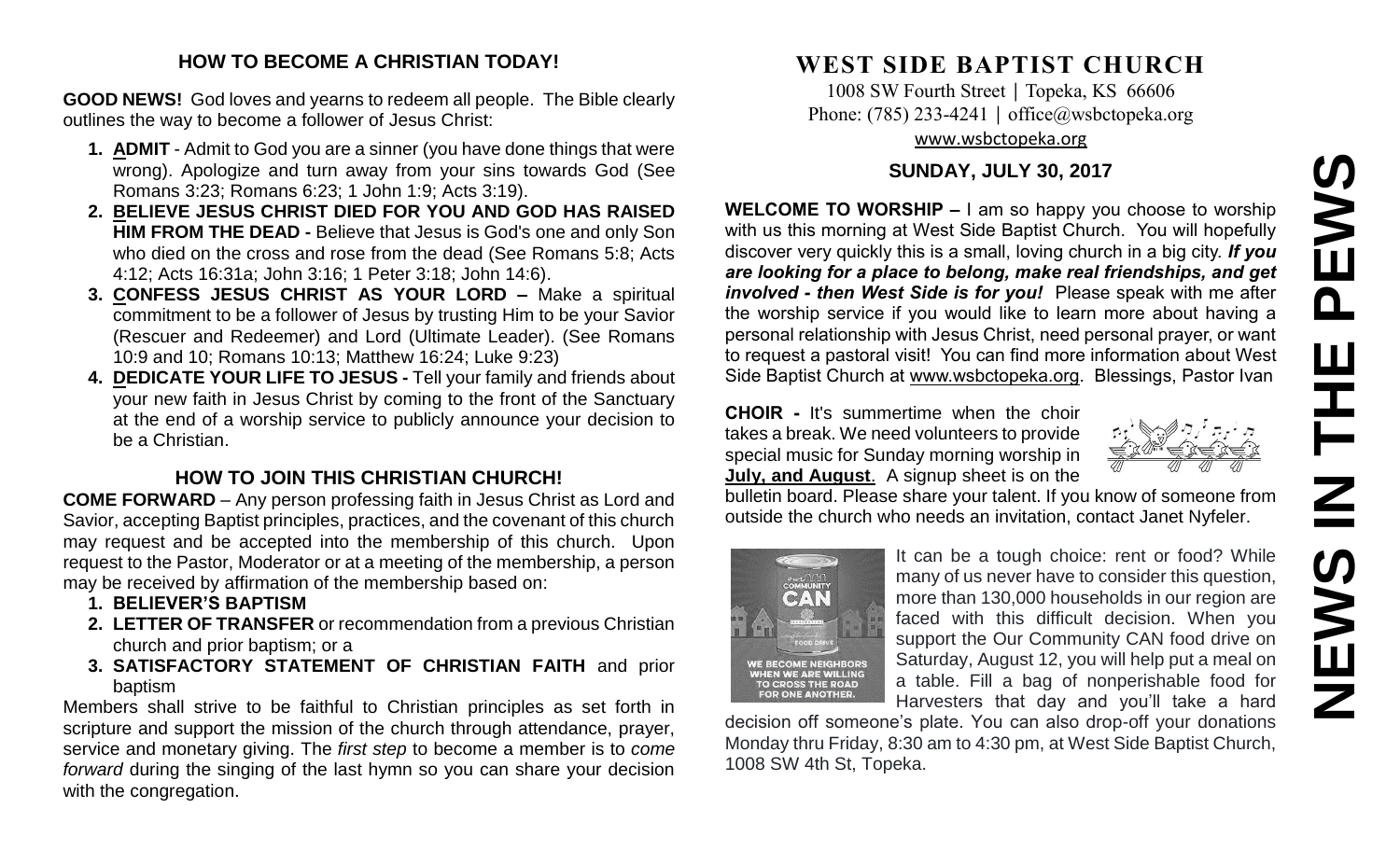**BIBLE STUDIES –** We will start up Wednesday morning Bible Studies this Wednesday, August 2 at 10:30 am.

**CALLING ALL RINGERS! -** Are you interested in learning to play bells or honing your bell-playing skills? A fabulous workshop will be held at our sister facility, First Baptist Church, on August 10 from 9:30 a.m. to 12:30 p.m. No musical training or prior experience is necessary. You simply need to be able to count to 4! The clinician is Silver Woodbury, who has 30+ years of experience as a bell choir performer, director, and clinician. The experiential workshop is open to individuals of all ages. If you register and attend, West Side Baptist Church will pay your fee. If you register but do not attend, you will be responsible for the fee. The registration sheet is posted on the office bulletin board.

Please contact Marjorie O'Konski, if you have any questions or would like more details. She will be available after Sunday services or via email: mjokonski@hotmail.com.

**WOMEN'S MINISTRY (ABW) -** Travel with American Baptist Women's Ministries and American Baptist Women in Ministry (ABWIM) to the **Republic of Georgia on October 31 to November 11, 2017**, for a unique



intercultural/interfaith spiritual pilgrimage. The **MINISTRIES** Spiritual Pilgrimage will include up to 14 Baptist and Muslim women from the U.S. The purpose of the pilgrimage is to break barriers and build bridges between Christians and Muslims, multiple generations, Georgians and Americans, and lay and ordained women. In the Republic of Georgia, women will experience homestays with Muslim families, advocacy for gender justice and religious rights, the stunning geography of Georgia's mountains and vineyards, and more!

**WWW -** Please join us for our opening night with a Western Roundup for Wonderful West Side Wednesdays on August 30, 2017. Supper will be served at 5:30 PM. Registration forms will be available to fill out that night for classes beginning the next week. Classes are available for Kindergarten through Adults. The focus for this night is to get acquainted and ready to begin another exciting season of WWW. There will be singing, games, and even a skit with a cowboy or two.

**DOORSTEP -** In December 2016, Doorstep assisted 259 households involving 811 individuals with Christmas gifts and food. Each year we celebrate "Christmas in July" to get a jump start on collecting new items for our annual Christmas adoption! Our goal is to help alleviate some of the strain during the holidays by collecting some items mid-year. Doorstep will again adopt 250 households with 700+



individuals this December through the Christmas Bureau. By having items donated in July, our Christmas Store Chair, Judy Neher, has a better idea what items we are lacking in November and December. Judy is here every week sorting through donations, and organizing the basement where our Christmas donations are kept all year until the big week arrives!

Last year we changed the focus of Christmas in July to only include items that are not seasonal. Therefore, we have requested no clothing at this time. Instead, we need sheets and blankets, health kit items, household items, gifts for adults, school supplies and toys. These items should be new.

Each school aged child we adopt receives school supplies and a backpack, if needed. Typically, they have used up their back to school supplies, and they need replenished. Also, each of the 250 households receives a health kit filled with hygiene products, and wrapped with a new bath towel, hand towel and washcloth!

Each child receives one bigger toy as their gift and then other smaller items are available along with games, books, stuffed animals, stocking stuffers etc. Typically, we are lacking in the main gift area. If you can help with toys for children ages 2-12 and gifts for the teenagers (make up and nail kits) we would be grateful.

#### **HYGIENE KIT ITEMS NEEDED! (DOORSTEP)**

For months we have been well stocked on items to put into our hygiene kits for clients. However, some of those items are now depleted and we need to restock.

#### **We need: Deodorant (male/female/neutral)**

 **Soap (bar or body) Shampoo & Conditioner in One bottle Lotion**